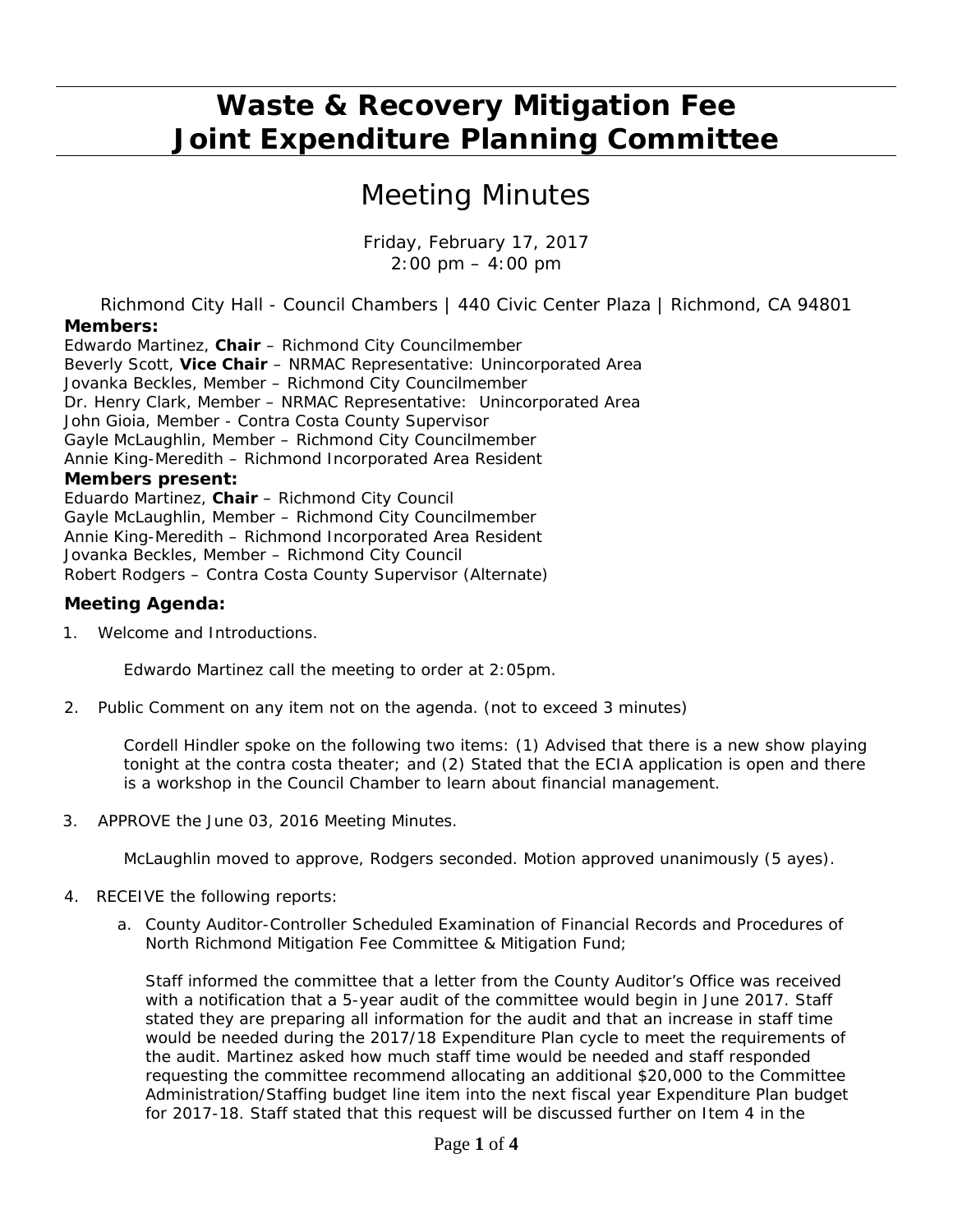Agenda.

b. Committee Board Advisory Body Annual Report – 2016

Staff provided a summary to the Committee on the 2016 annual report submitted to the County Board of Supervisors in December 2016. Staff also advised the Committee of Dr. Clark's absence in previous meetings. Martinez informed staff that Nate bates is no longer a council member. McLaughlin requested that Annie King-Meredith's name replace the Vacant seat placeholder for the Richmond Incorporated Area Resident. Beckles addressed Dr. Clark's absence and staff informed the committee that Dr. Clark's absence has been due to health reasons. Staff also informed the committee that due to absences the committee could choose to find someone else to fill Dr. Clark's seat, but that would need to be a committee recommendation.

c. Tonnage & Revenue Update;

Staff informed the committee of the recent organics issues at the Bulk Materials Processing Center (BMPC). Staff is following the situation and stated that if the BMPC receives a cease and desist to no longer operate, an emergency meeting may be necessary to determine what impacts this would cause to the expected Mitigation Fund revenue. Martinez asked if we will have to pay for the waste if the BMPC receives a cease and desist. Staff stated that we as the committee wouldn't be required to pay, rather the facility would be at fault. Staff also advised that overall, the organics tonnage increased since last year, while solid waste tonnage stayed relatively static.

d. Expenditure Plan Strategy Implementation Update status reports;

Staff included status reports in the meeting packet.

*By unanimous vote (5 ayes) the Committee waived the Better Government Ordinance 96 hour time limit to accept additional material into the record as part of the item (a document was submitted that highlights changes in strategies compared to the previous year, and is provided attached to these Minutes).* 

Staff went over the table and discussed the following statistics:

- Disposal vouchers issued are down, however vouchers were unavailable and couldn't be distributed to the community for a portion of the year.
- The Deputy position under strategy 6 was vacant for half of 2016

Beckles asked what strategies are used to inform the community about disposal vouchers. Staff informed the committee that the Community Services Coordinator is the position that does the voucher outreach and the Prevention Services Coordinator distributes the vouchers. Beckles also mentioned she would like to try new approaches to combatting illegal dumping and make North Richmond a "NO DUMP" zone. Staff agreed and recommended the Community Service Coordinator could try and implement some new approaches to combat illegal dumping. Staff also mentioned they would talk with the Sheriffs Office and ask to see if there could be stricter enforcement beyond warnings. McLaughlin asked how Law Enforcement handles illegal dumping cases. Staff indicated the Deputy isn't present, but staff will pass along comments and request the assigned Deputy attend the May meeting to review how cases are currently handled. Staff also informed the Committee that they had paid for a County DA in the past to handle illegal dumping issues, which could be reintroduced if desired by the committee.

Rodgers noted he is happy that the number of Law Enforcement reports logged has increased. He also mentioned that he is upset with the decrease in the number of disposal vouchers issued and would like to make sure we focus on informing the community about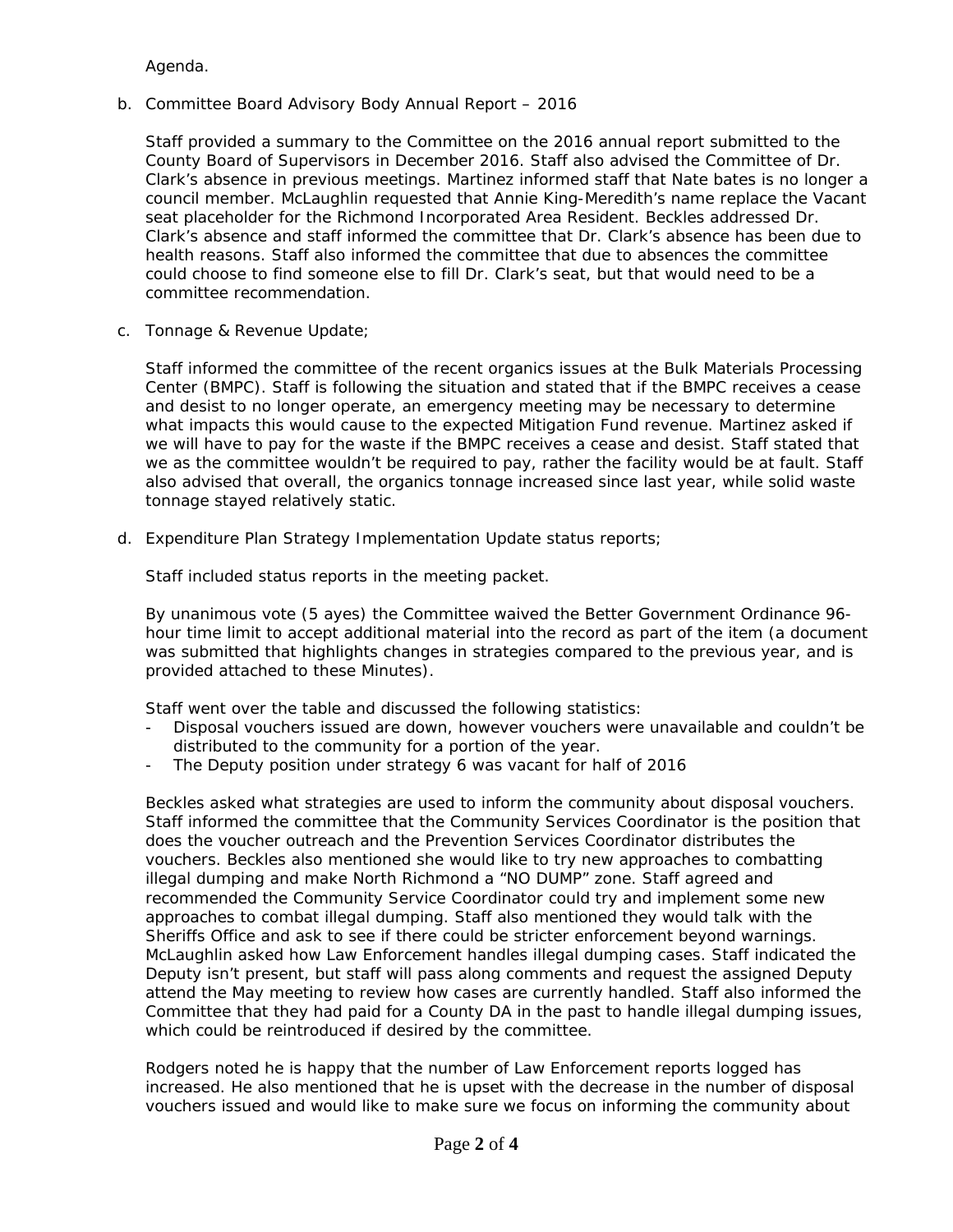this opportunity.

e. Draft Summary Close-Out of Expenditures to date – 2015/2016 Expenditure Plan.

The Committee reviewed a draft of the expenditure close out document. Staff stated that a final version will be available at the May meeting that may include some minor changes for their review. Staff reviewed Expenditure Plan strategies and indicated the City of Richmond went over budget for Strategy two (Neighborhood Clean-ups) and Strategy four (Right-of-Way Pick-ups) and requests reimbursement for their overages. Staff explained the surplus of funding in Strategy 6 (Illegal Dumping Law Enforcement) is due to the deputy position being vacant for half the year. Staff also indicated the cameras under strategy seven (Surveillance Cameras) are no longer functional, but they do provide a presence in the community that deters illegal dumping. Staff also mentioned the surplus of funds in strategy 9 (Community-Based Projects) because some awarded non-profits decided to withdraw their projects. Committee staffs' budget line item was discussed by staff because it was over budget and staff believes this is because the RFP released that year took more staff time than expected. Staff also indicated there was a large amount of rollover funding in the contingency fund, which leaves a total funding surplus of \$283,268.69 as unobligated funds available for 2017/2018 EP cycle. Martinez asked for a map of the cameras. Staff indicated that a current map isn't available so camera locations are not disclosed. Committee staff also stated that the cameras are often moved to different locations based on the needs of the community.

*5. RECEIVE* Tonnage Revenue Projections data and *PROVIDE* direction to Committee Staff about the proposed development of the 2017/2018 Expenditure Plan (EP), including vacancy of Community Services Coordinator position.

Staff indicated projected revenue for the next year is very similar to last years projected revenue. Staff suggested the Committee add together the 2017-2018 projected revenue and the 2015-2016 unobligated funds to determine how much funding is available for the 2017- 2018 Expenditure Plan. Staff provided two scenarios for 2017-2018 Expenditure funding.

Scenario One is the same as the current 2016-2017 expenditure plan budget. Scenario 2 includes a 5% increase to strategies that pay for a staff person in the community. The 5% increase is to cover increased cost of living. Neighborhood clean-up and right of way Pick-ups also received an increase in funding because these strategies went over budget last year. After these increases there is still \$100,000 left on the table. Staff indicated an additional \$15,000 would be good for neighborhood clean-ups.

Staff informed the Committee that Urban Tilth is leading a County park dedication project and both City and County staff think providing the additional \$85,000 to Urban Tilth would be a good use of the remaining funds. Cordell Hindler echoed the additional \$15,000 for neighborhood clean-ups would be a good decision. McLaughlin asked Urban Tilth to provide more information about how the \$85,000 would be used if awarded to Urban Tilth. Urban Tilth informed the committee that they are planning on hiring more North Richmond residents, specifically youth, building more garden beds, hosting community events, and plan to get permits to build a café on site. The goal is to turn the site into a working community farm so residents can come and get access to the fresh produce grown in the park. Urban Tilth wants to ensure public access is available and would also offer subsidized food for those in need. The money collected from food sold would go back into the farm to ensure it continues to thrive. King-Meredith asked how food would be managed. Urban Tilth indicated the extra money would allow them to have more staff for the farm stand, which would help ensure the public would have access to food. Urban Tilth is also working on a geotechnical study to determine the feasibility of developing a well on-site.

Staff indicated Davis Chapel has withdrawn their project under strategy 9 for the 2016-2017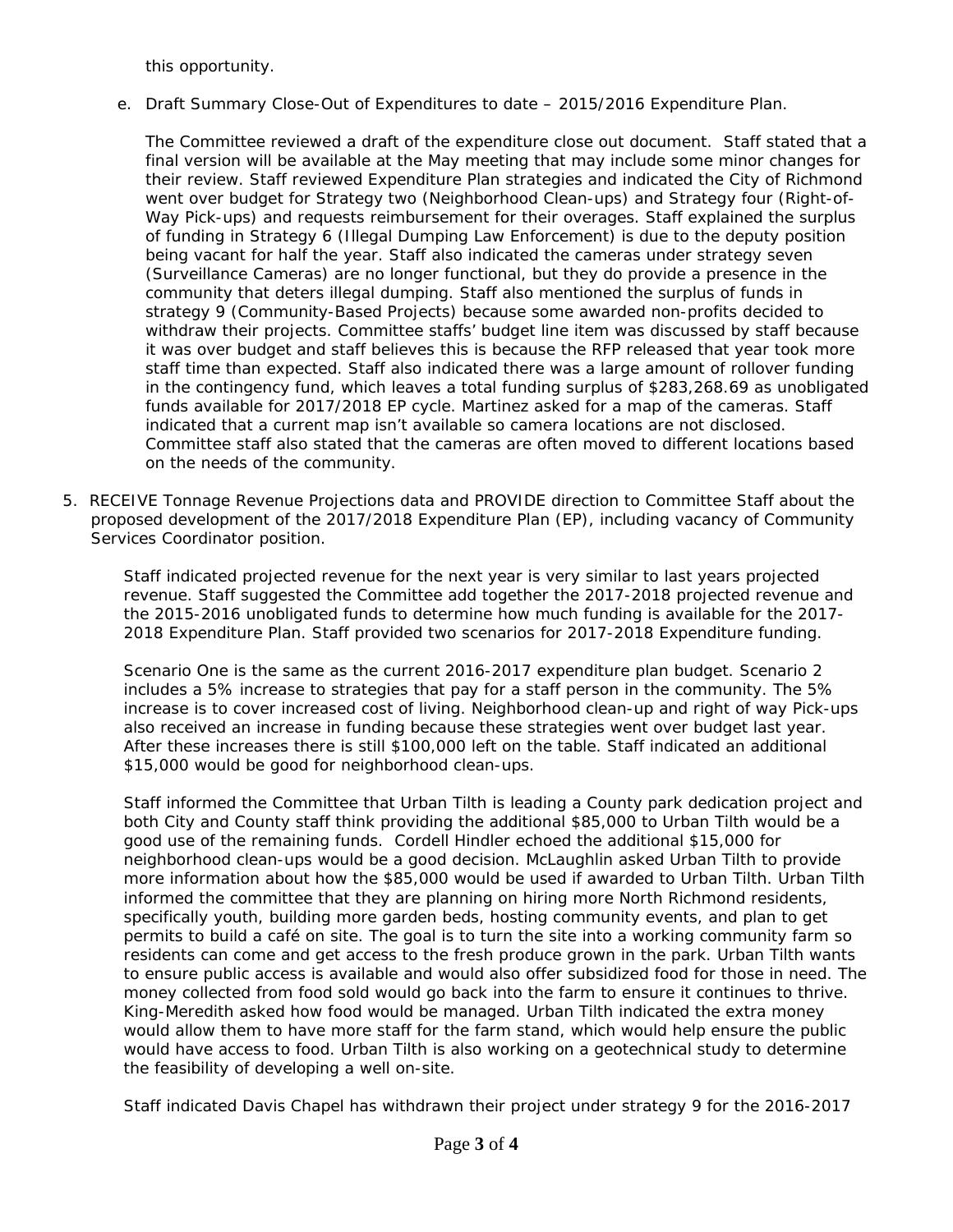fiscal year and that funding could be provided to Urban Tilth too. Rodgers recognized Urban Tilth representative, Princess Robinson, for her accomplishments. Princess thanked Rodgers for his kind words and said she is happy to be a community leader in North Richmond. Rodgers showed support for the farm, increasing neighborhood clean-ups budget and mentioned that he supports giving Davis chapel's previously allocated funding of \$19,500 to Urban Tilth.

*Martinez motioned we move forward with scenario 2, provide \$15,000 of the remaining \$100,000 to Neighborhood Clean-ups and that the remaining \$85,000 plus the additional Davis Chapel funding of \$19,500 go to Urban Tilth for a total amount of \$104,500. Beckles seconded. Motion approved unanimously (5 ayes).* 

The Committee moved on to discuss the vacant Community Services Coordinator position. Staff recommended Neighborhood House continue to hold this position and work on rehiring new staff, however the hiring process and final candidate selected should involve a committee made up of committee staff, City/County staff, and CHDC. Neighborhood House indicated they would aim to have a new staff person by June. Rodgers echoed staff's recommendation. McLaughlin noted the NR MAC requested the position be filled by a bilingual individual. McLaughlin indicated this is an important skill and should be a necessary requirement for the position. Beckles echoed McLaughlin's comments and asked Neighborhood house how they plan to distribute the job opening. Neighborhood house suggested they do door to door outreach, use supervisor Gioia's networks and other city networks.

*Rodgers made a motion that we have Neighborhood House handle the recruitment of the position, but that a screening committee made up of City, County, CHDC and Neighborhood House make the final decision for the position. Beckles seconded the motion. Motion approved unanimously (5 ayes)*.

*6. RECIEVE Presentation(s)* – Verbal update(s) about mitigation funded strategies from others.

Guadalupe Morales provided updates about the mobile tool lending library. Morales asked the committee if they would approve increasing the hourly wage for the Mobile tool lending library manager position. The rationale for the hourly rate increase is to ensure applicants have the necessary skills to manage this position. Martinez agrees with increasing the hourly wage to \$23 an hour. Rodgers asked if the increase in hourly wage would affect other aspects of the project. Morales indicated this would not. King- Meredith asked if this is a part-time or fulltime job. Morales indicated it is a part-time job. *McLaughlin moved to approve the higher hourly wage. Rodgers seconded. Motion approved unanimously (5 ayes).*

7. ADJOURN to next regularly scheduled meeting – Friday, May 26<sup>th</sup> 2017 (2pm – 5pm).

Martinez adjourned the meeting at 3:40pm.